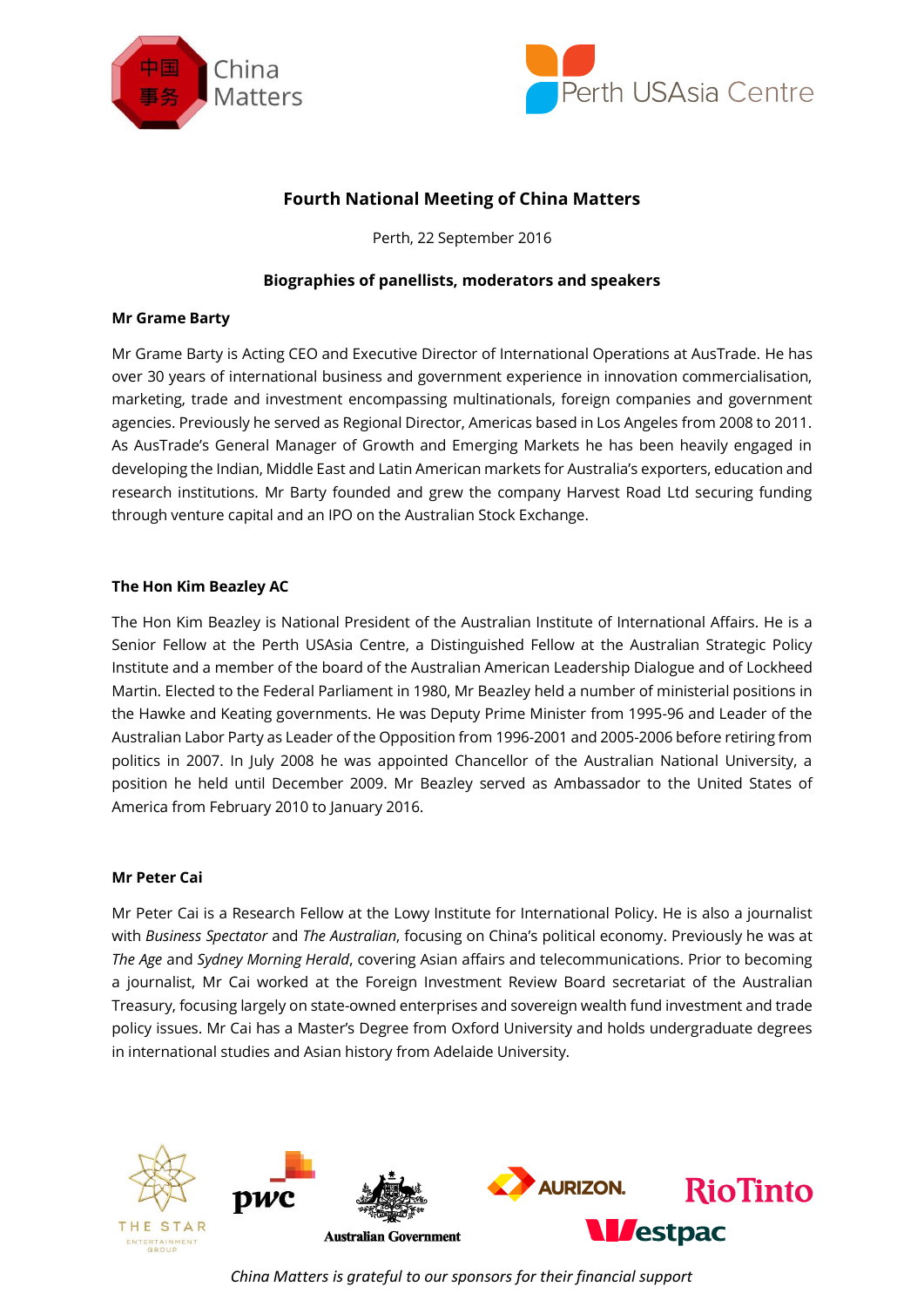



## **Professor Gordon Flake**

Professor Gordon Flake is the Founding CEO of Perth USAsia Centre. He was previously Executive Director of the Maureen and Mike Mansfield Foundation; Senior Fellow and Associate Director of the Program on Conflict Resolution at The Atlantic Council of the US and Director for Research and Academic Affairs at the Korea Economic Institute of America. He is editor of *One Step Back? Reassessing an Ideal Security State for Northeast Asia 2025* and *Toward an Ideal Security State for Northeast Asia 2025* and has co-edited two books and authored several book chapters. He serves on the board of the US Committee of the Council for Security Cooperation in the Asia-Pacific, as Co-Vice Chair of the Board of the US Committee for Human Rights in North Korea, Advisory Council of the Korea Economic Institute of America, and on the International Advisory Board of the David M. Kennedy Center at Brigham Young University.

## **Mr Graham Fletcher**

Mr Graham Fletcher is First Assistant Secretary of the Free Trade Agreement Division in the Department of Foreign Affairs and Trade (DFAT). One of his principal responsibilities was Chief Negotiator for the China-Australia Free Trade Agreement. His previous assignment was Deputy Head of Mission at the Australian Embassy in Washington (2011-2013). Mr Fletcher's earlier career focused on China. From 2008-2010 he headed up the North Asia Division in DFAT, managing relations with China, Japan and Korea. He was posted to the Australian Embassy in Beijing 1986-1988, 1997-2000 and 2004-2008. Mr Fletcher has also worked on the South Pacific. From 2001-2003 he was Assistant Secretary for South Pacific issues and coordinated the intervention in Solomon Islands known as the Regional Assistance Mission to Solomon Islands (RAMSI). He is a China Matters Advisory Council Member. Graham was born in Sydney in 1961, and studied history at the University of Sydney.

#### **Professor Bates Gill**

Professor Bates Gill (PhD Virginia) is Board Director of China Matters and Professor of Asia-Pacific Strategic Studies at the Strategic and Defence Studies Centre, Australian National University (ANU). He recently completed a fellowship as the Sir Howard Kippenberger Chair in Strategic Studies at the Centre for Strategic Studies, Victoria University of Wellington. He is an internationally recognised China expert with 30 years of experience as a scholar and policy advisor focusing on the country's political scene, socioeconomic development, and foreign relations. The Chinese Diplomatic Academy recently ranked him as one of the top 10 American China-watchers. He has headed the Stockholm International Peace Research Institute and held the prestigious Freeman Chair in China Studies at the Center for Strategic and International Studies in Washington DC. Professor Gill has authored seven China and Asia-related books and more than 100 other China-related publications.



*China Matters is grateful to our sponsors for their financial support*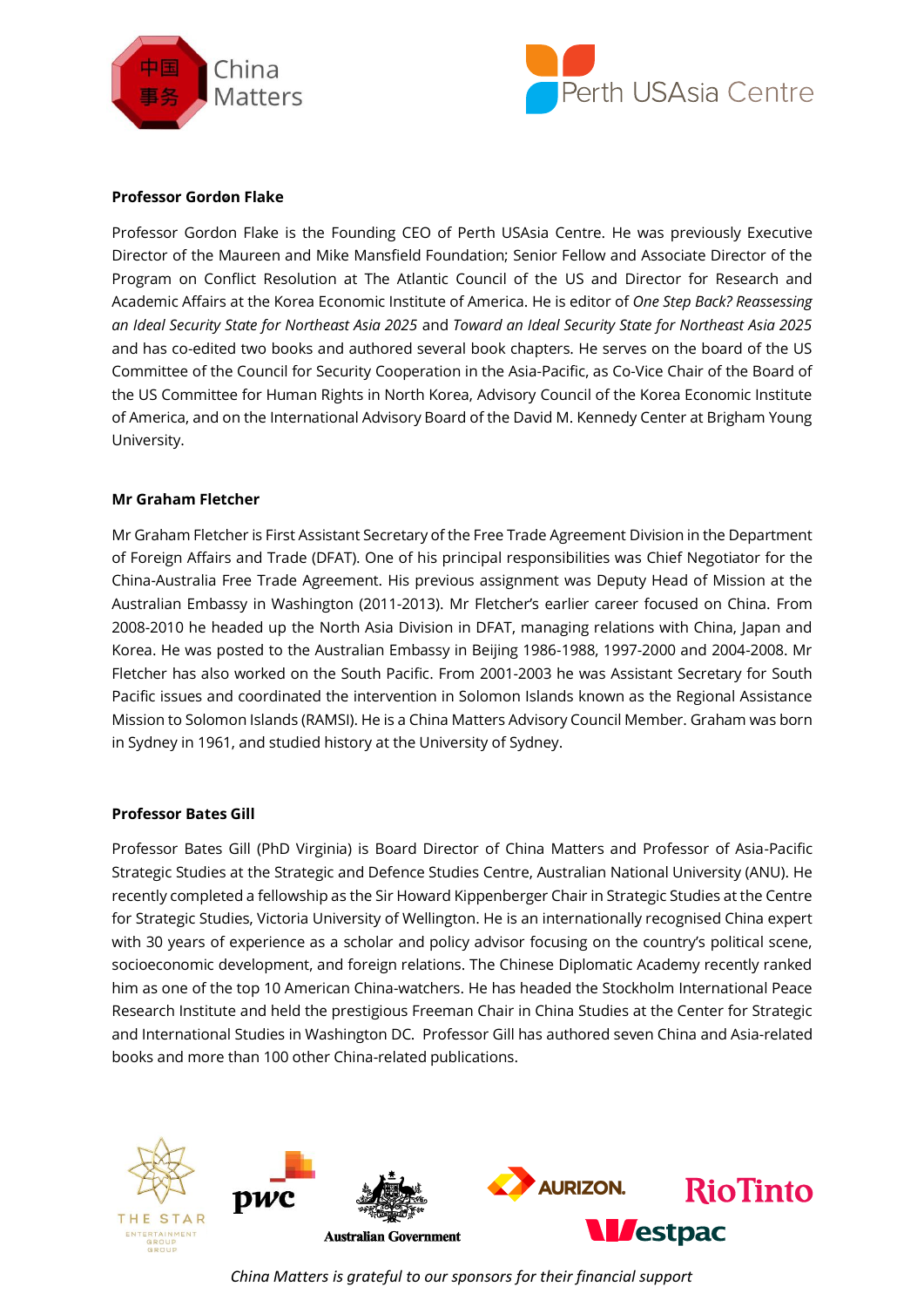



## **Vice Admiral Ray Griggs AO CSC RAN**

Vice Admiral Ray Griggs is the Vice Chief of the Defence Force Group, a position he has held since 2014. He joined the Adelaide Port Division of the Royal Australian Navy Reserve in 1978 as a radio operator and entered the Royal Australian Naval College at HMAS Creswell on a short service commission in 1979. Vice Admiral Griggs was awarded the Conspicuous Service Cross in 1997, a Commendation for Distinguished Service in 2003 for his work in the Persian Gulf, and appointed as a Member of the Order of Australia in 2009. He was made an Officer of the Order of Australia in 2012. He holds a Master of Business Administration from the National Graduate School of Management at the Australian National University and a Master of Science (National Security Strategy) from the National Defense University in Washington DC.

## **Mr Adam Handley**

Mr Adam Handley is the Managing Partner of Minter Ellison in Western Australia. He is a senior partner specialising in North Asian mergers and acquisitions and project development in the energy, resources and agricultural sectors. He also has a significant track record in advising federal and state governments on major regulatory and commercial projects. He has been a partner at Minter Ellison for more than 15 years and is widely regarded as one of the leading legal advisers to major foreign government and non-government investors to Australia. He serves as the inaugural Honorary Legal Counsel to the Japan Chamber of Commerce in Perth. Mr Handley is the current President of the Australia China Business Council (ACBC) in Western Australia and also sits on the national board of the ACBC.

#### **Mr Andrew Hastie**

Mr Andrew Hastie is the Federal Member for Canning, Western Australia, elected in 2015. Prior to entering Parliament, Mr Hastie studied philosophy and history at the University of New South Wales. In 2003 he joined the Australian Defence Force where he rose to the rank of Troop Commander in the Special Air Service Regiment from 2010-2015. Mr Hastie has served in Papua New Guinea, Bougainville, Afghanistan, the Asia Pacific and the Middle East while working closely with Special Operations Forces from the United States, the United Kingdom, Canada and New Zealand. He is a member of a number of committees including the House of Representatives Standing Committees on Tax and Revenue and is also a voting member of the Coalition Backbench Committee on Agriculture. He recently became a member of the Joint Standing Committee on Foreign Affairs, Defence and Trade as well as Chair of the Australia-US Parliamentary Friendship Group.



*China Matters is grateful to our sponsors for their financial support*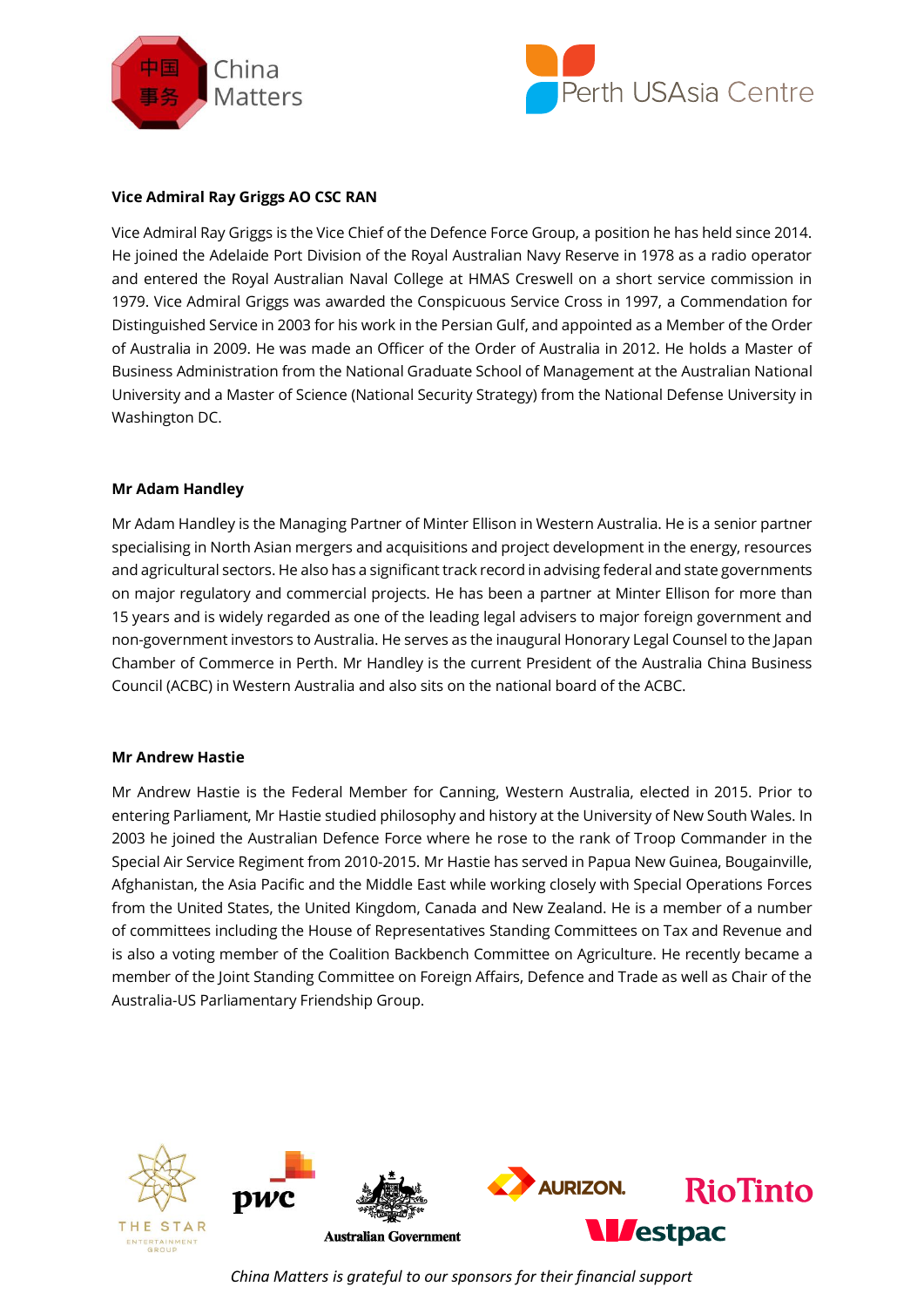



## **Ms Linda Jakobson**

Ms Linda Jakobson is the Founding Director of China Matters. She is also a Visiting Professor at the US Studies Centre at the University of Sydney. From 2011 to 2013, she served as the Lowy Institute's East Asia Program Director. Before moving to Sydney in 2011, she lived and worked in China for 22 years and published six books on Chinese and East Asian society. Her last position in Beijing was as Director of the China and Global Security Programme at the Stockholm International Peace Research Institute (SIPRI). Over the past three decades she has served as a policy advisor to the governments of seven countries. Her most recent publications are *The US & China: A Mature and Interdependent Relationship* (United States Studies Centre, 2016) and "The PLA and Maritime Security Actors", in Saunders and Scobell (eds.), *PLA Influence on China's National Security Policymaking* (Stanford University Press, 2015).

## **Mr Allan McKinnon**

Mr Allan McKinnon is Deputy Secretary of the National Security Group at the Department of the Prime Minister and Cabinet. Prior to this position, Mr McKinnon worked for many years in the Department of Foreign Affairs and Trade in positions in Canberra and overseas. His overseas postings included assignments at the Australian Embassy in Tokyo as Counsellor (Minerals and Energy) (1994-1998) and Deputy Head of Mission (2006-2010). Mr McKinnon is a board member for the National Security College, Crawford School of Public Policy at the Australian National University. He has a Bachelor of Arts (Asian Studies) and Bachelor of Economics from the Australian National University (ANU), and Diploma (Law) from the NSW Legal Practitioners Admission Board. He speaks Japanese and Thai.

#### **Mr Dennis Richardson AO**

Mr Dennis Richardson commenced as Secretary of the Department of Defence on 18 October 2012. Mr Richardson graduated from the University of Sydney with a Bachelor of Arts (Honours) in 1968. He was awarded an Order of Australia in 2003. He served as Secretary of the Department of Foreign Affairs and Trade 2010-2012 and Australian Ambassador to the United States of America 2005-2009. Previously, he was Director-General of the Australian Security Intelligence Organisation 1996-2005, Deputy Secretary of the Department of Immigration and Multicultural Affairs 1993-1996 and Principal Adviser to the Prime Minister 1990-1991. Mr Richardson has also held various senior public service roles in the Department of the Prime Minister and Cabinet and Department of Immigration and positions in the former Department of Foreign Affairs, with postings to Nairobi, Port Moresby and Jakarta.



*China Matters is grateful to our sponsors for their financial support*